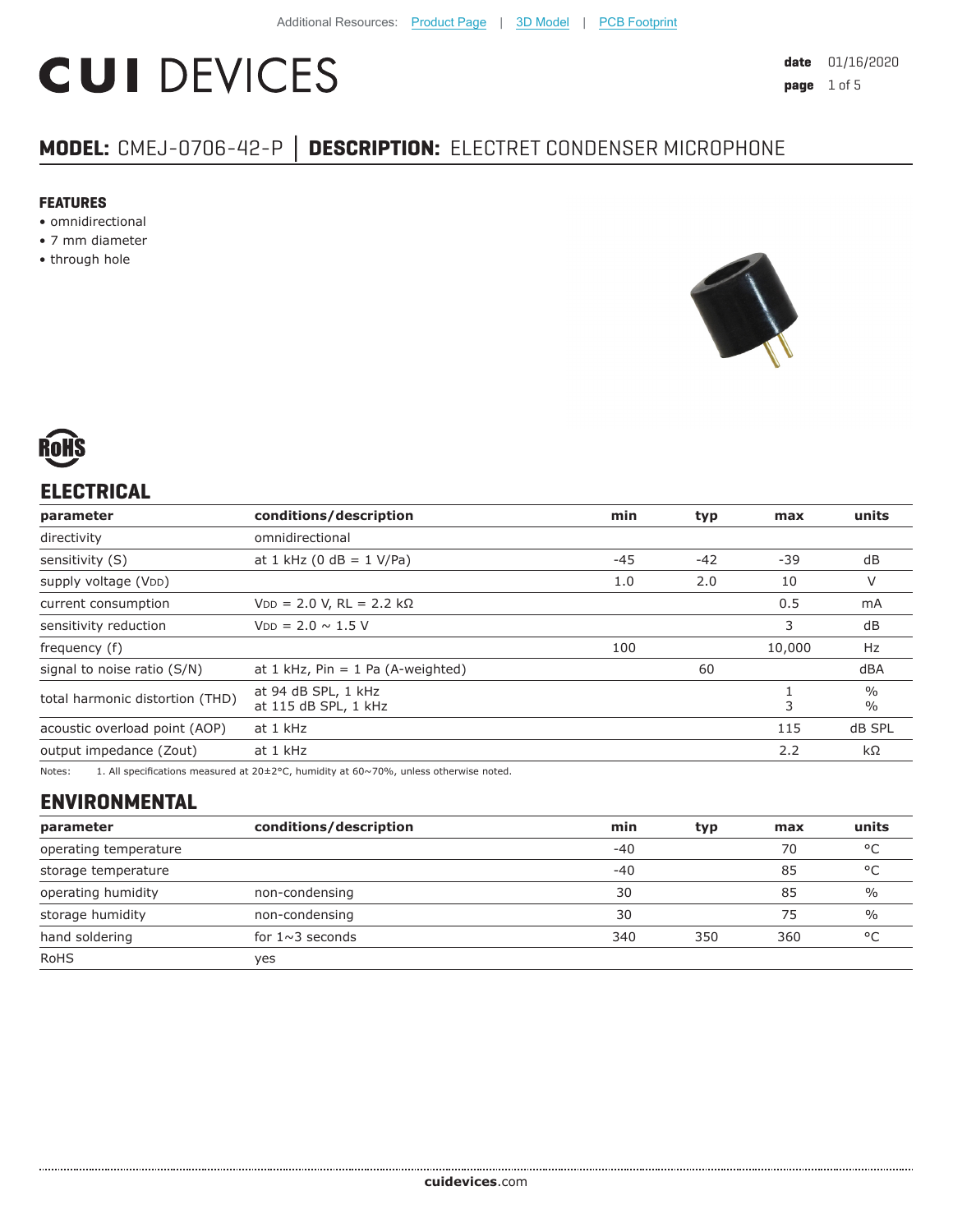## **MECHANICAL**

| parameter     | conditions/description | min | typ  | max | units |
|---------------|------------------------|-----|------|-----|-------|
| dimensions    | $\emptyset$ 7.0 x 6.0  |     |      |     | mm    |
| acoustic port | top                    |     |      |     |       |
| terminals     | pins                   |     |      |     |       |
| weight        |                        |     | 0.29 |     |       |

### **MECHANICAL DRAWING**

units: mm tolerance: ±0.2 mm

| <b>TERMINAL CONNECTIONS</b> |              |  |  |
|-----------------------------|--------------|--|--|
| <b>FUNCTION</b><br>TFRM.    |              |  |  |
|                             | Output $(+)$ |  |  |
| $\mathcal{L}$               | $GND$ $(-)$  |  |  |





#### Recommended PCB Layout Top View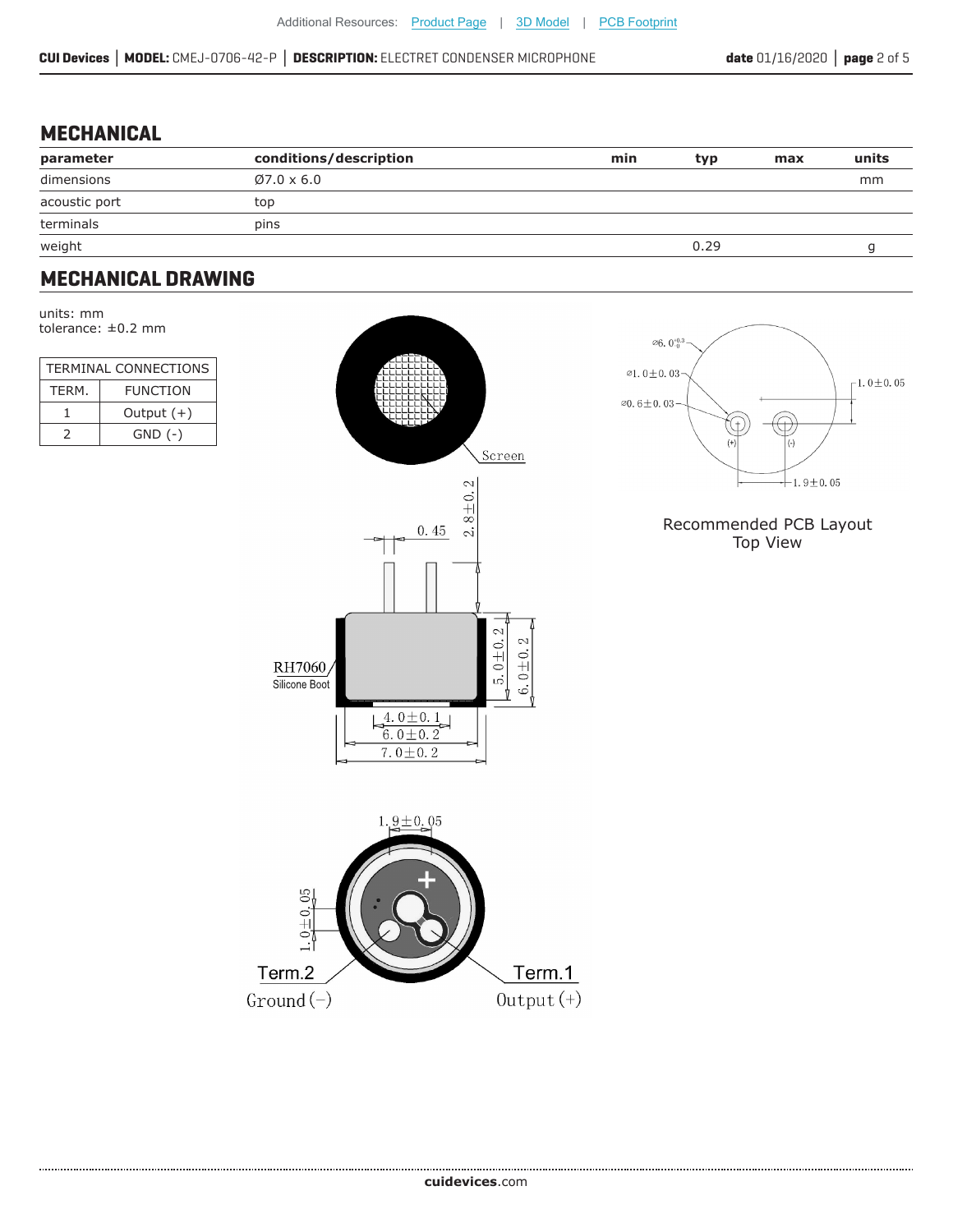# **FREQUENCY RESPONSE CURVE**



## **APPLICATION CIRCUIT**

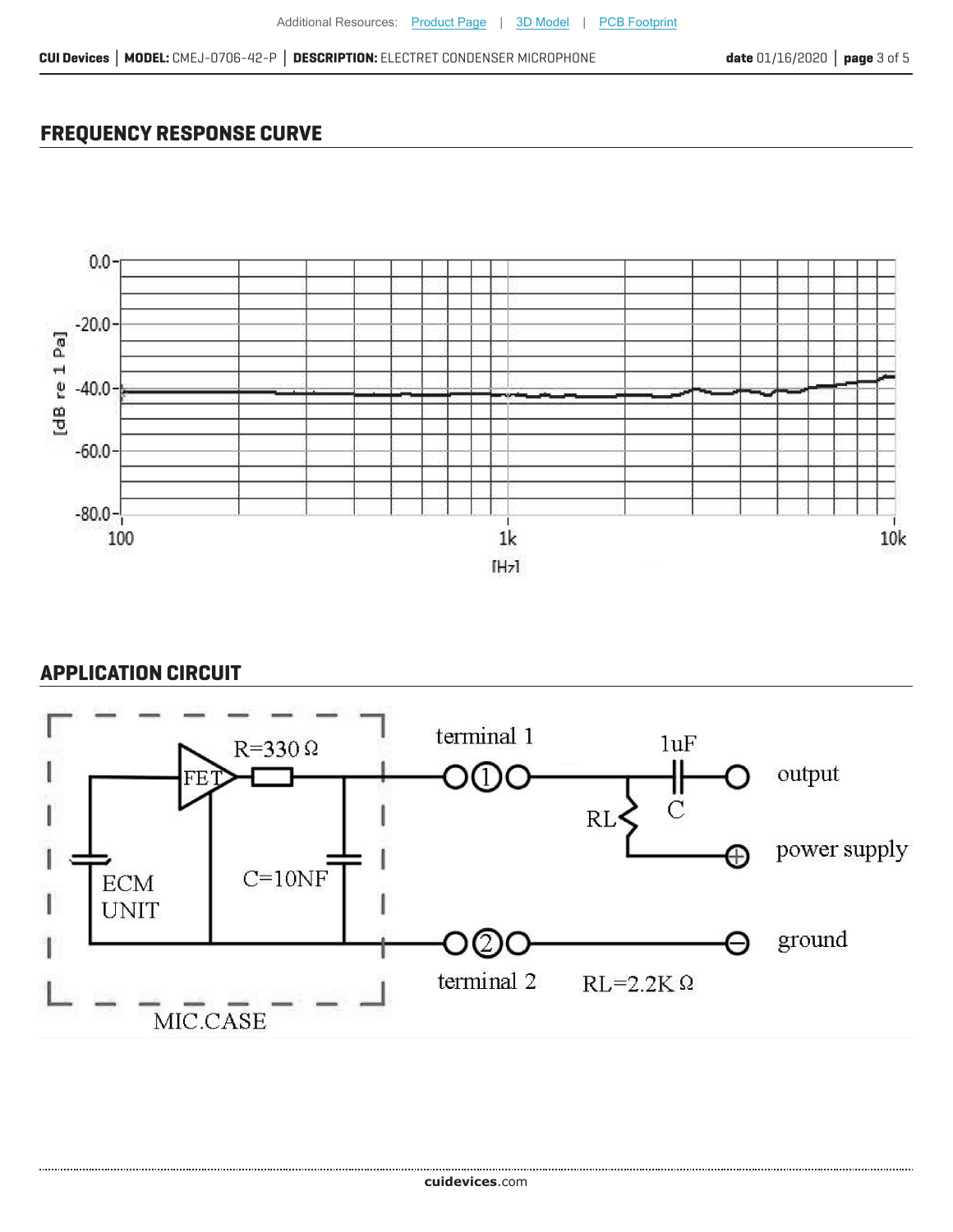#### **PACKAGING**

Carton QTY: 10,000 pcs